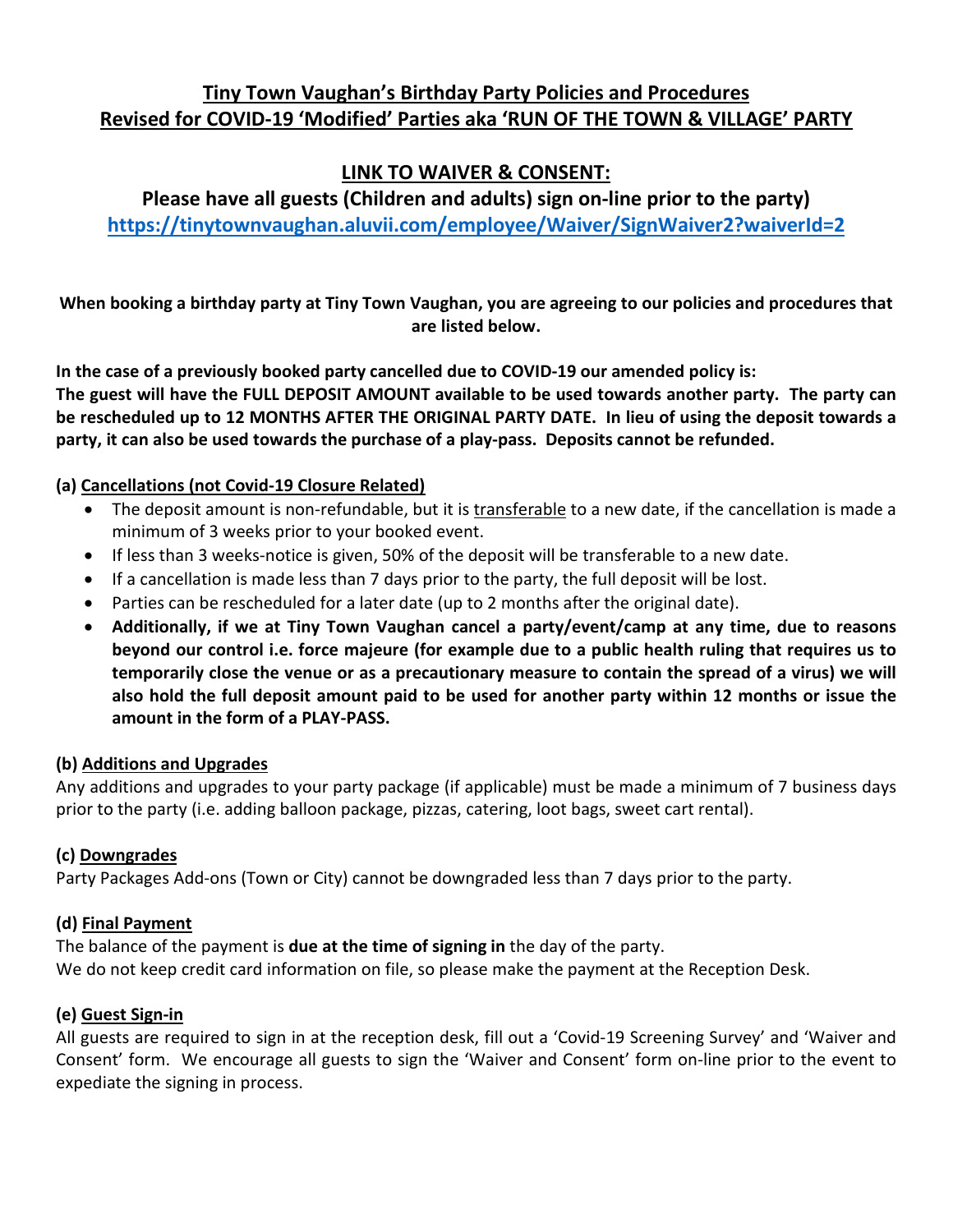### **(f) We are a sock and mask facility.**

- Please inform the guests that will be attending your party that bare feet and outdoor shoes are not permitted. Adults may bring slippers or indoor shoes with them. Strollers are not permitted past the Coat Room.
- As per the York Region Health Unit, all guests that are 5 years old or older will be required to wear a face mask (exclusions are allowed, as per York Region Health Unit poster). Masks will be available for purchase.

## **(g) Set-up Time / Clean Up Time**

- We allow for 15 minutes of set-up time prior to your party beginning. The facility doors will be locked while sanitization is happening, so please do not arrive earlier than 15 minutes.
- The final 15 minutes of the party is designated for clean-up. Staff will assist with the cleaning.
- The facility must be vacated at the 2.5 hour mark to ensure staff enough time to clean and sanitize the facility before the next party or Drop in and Play session.
- We will begin helping to clean your party room 15 minutes prior to the end of your party.
- When your party time is over, the children are not permitted back in the Town, as the facility will be closed for sanitization.
- At this time additional time cannot be added to parties due sanitization.

### (**h) Party Food**

- In order to reduce the number of people entering the facility, we cannot accept food deliveries of any sort.
- Pizza will be ordered through Tiny Town and will delivered to your room. Please see our 'add on' options.
- Outside food is permitted, but must be nut-free, prepared, ready to serve and brought with the party hosts. Hot/greasy food including pasta, rice, sauces, popcorn, hard candies, gum etc. are not permitted. Platters such as sandwiches, wraps, fruit/veggie, dessert trays etc. are recommended.
- Plug in units (including coffee machines) and chaffing dishes are also not permitted in the party rooms.
- Food (including snacks and loot bag treats) and drinks are not permitted outside of the party room. This allows us to maintain a clean faciality and gives staff time to clean and sanitize between parties.
- Our café prep area is a sanitized space. We cannot allow use of our fridge/freezers or prep space due to COVID and Health and Safety restrictions. All party food will be brought directly to the party rooms.

## **(i) Party Rooms**

- **There is no taping allowed on the walls or murals of the party rooms.**
- Pre-installed hooks are available for use and must remain on the walls after the party is over. These hooks are located above the cake table and below the TVs. Additional hooks cannot be put on the walls.
- We offer balloon décor which will facilitate in timely set up of your party room. Please see our 'add-ons' and we can quote additional item at your request.
- Each party room has a TV. You may bring in 2 USBs (one per TV) with jpeg images. We can create a slide show for you. Please notify us at the Reception Desk when you are checking in.
- There is a Sonos music system in each party room. We cannot connect your personal device to it, but we can play themed music and sound tracks from Apple Music. Please let us know at the Reception Desk when you are checking in.
- All party tables are 6 foot long standard rectangular tables.
- All party tables must have table coverings on them. If they do not, we will provide them at a charge of \$3.50 per 6' table.